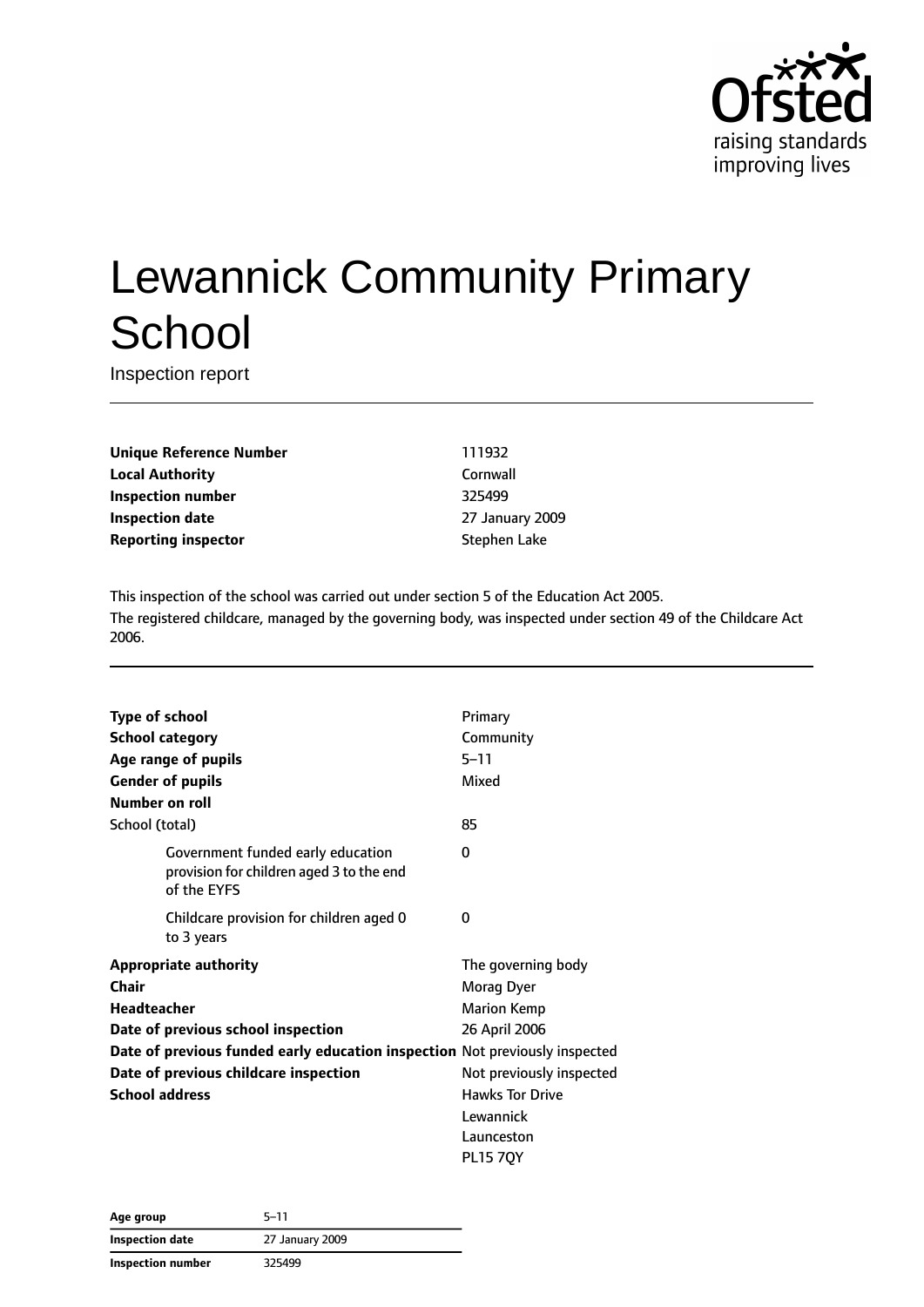**Telephone number** 01566 782262 **Fax number** 01566 782987

| Age group         | $5 - 11$        |
|-------------------|-----------------|
| Inspection date   | 27 January 2009 |
| Inspection number | 325499          |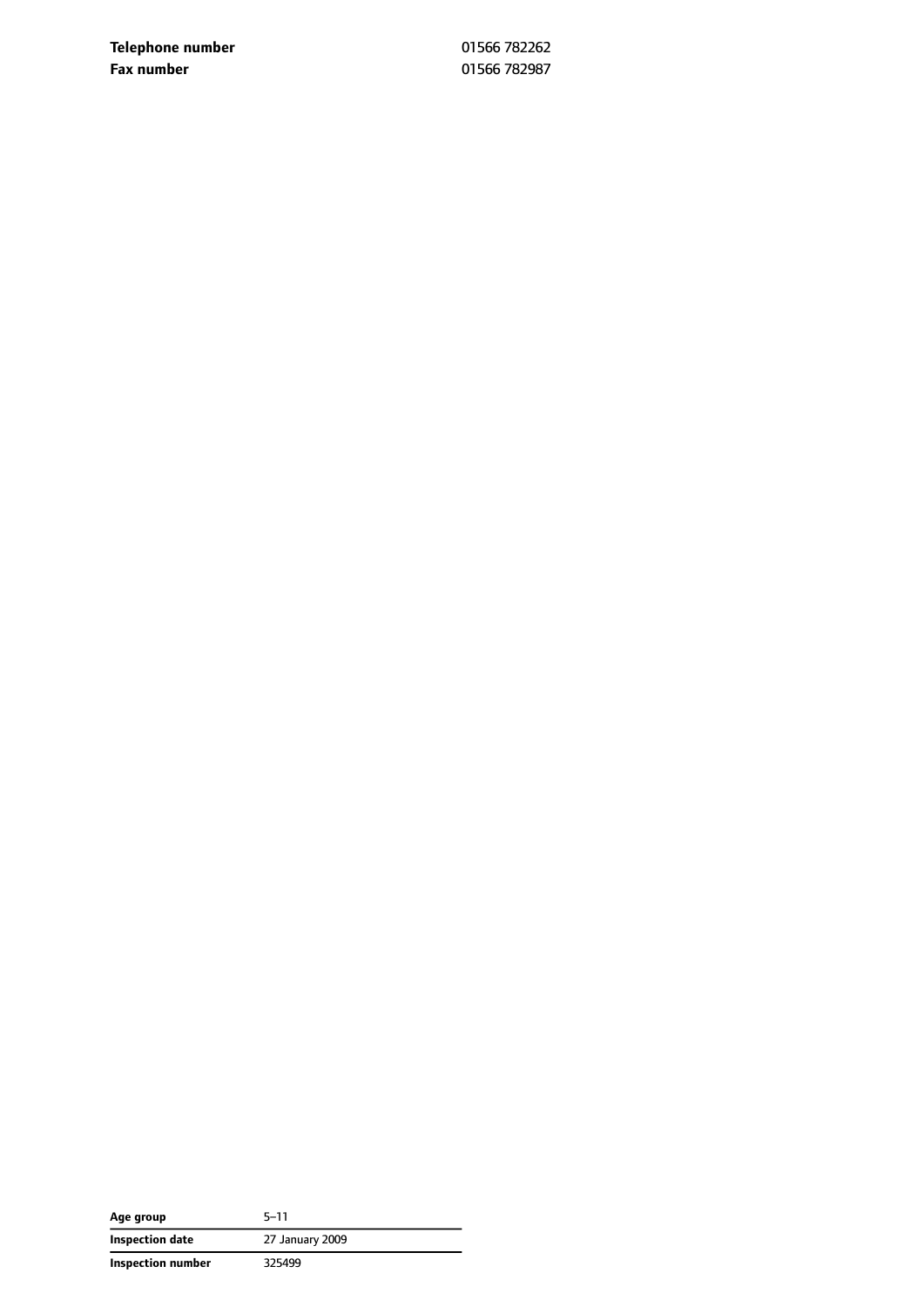.

<sup>©</sup> Crown copyright 2009

Website: www.ofsted.gov.uk

This document may be reproduced in whole or in part for non-commercial educational purposes, provided that the information quoted is reproduced without adaptation and the source and date of publication are stated.

Further copies of this report are obtainable from the school. Under the Education Act 2005, the school must provide a copy of this report free of charge to certain categories of people. A charge not exceeding the full cost of reproduction may be made for any other copies supplied.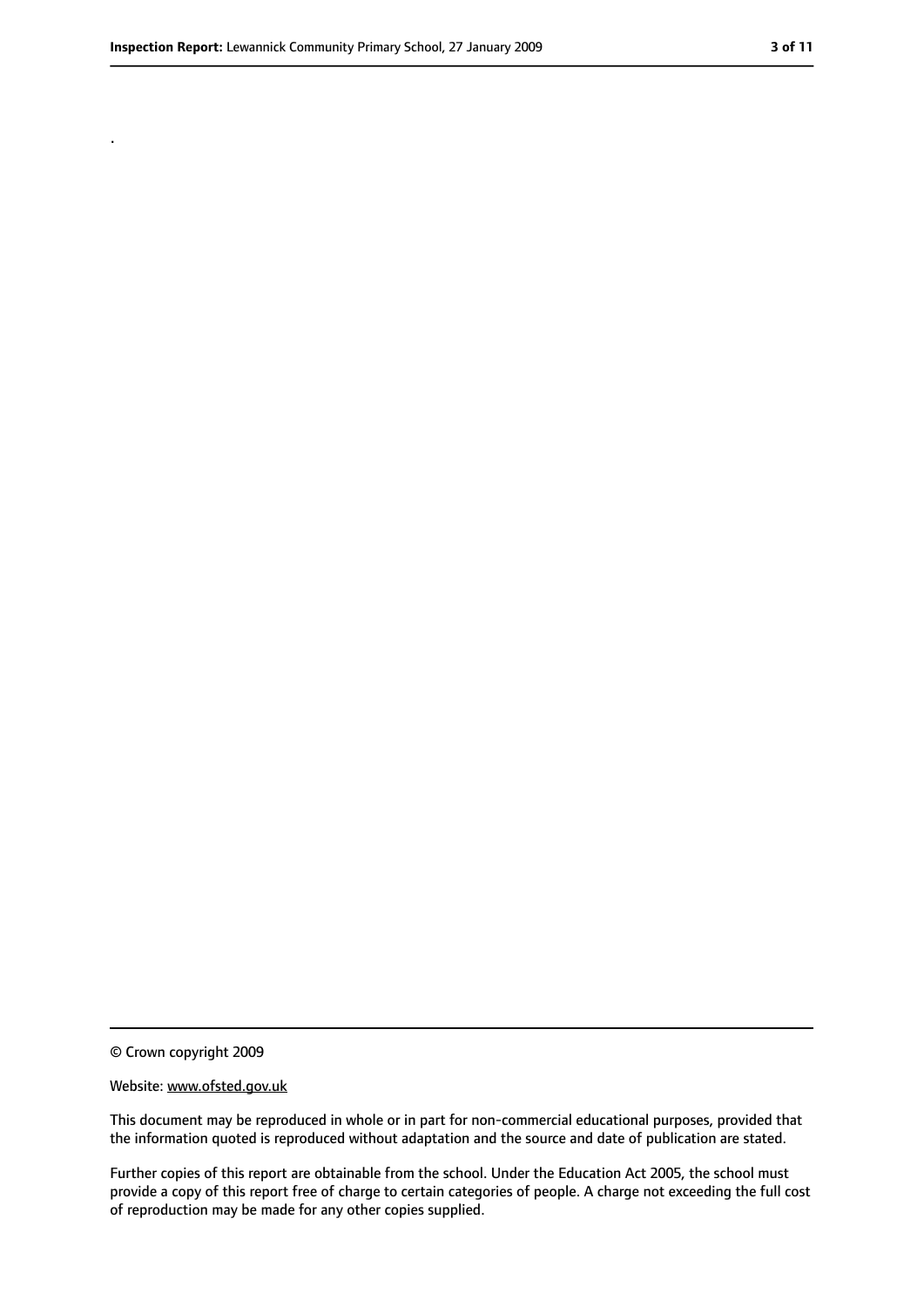# **Introduction**

- The inspection was carried out by two Additional Inspectors. The inspectors evaluated the overall effectiveness of the school and investigated the following issues:
- attainment and achievement across EYFS and Key Stage 1 and Key Stage 2, but especially in writing at Key Stage 1
- the quality of the provision for children in the Reception class
- the school's strategy for community cohesion.

Evidence was gathered from: discussions with the headteacher, chair of governors, pupils and staff; visits to classes and a scrutiny of pupils' work; observation of other aspects of the school day, such as break-time; an analysis of parents' questionnaires; and school documentation, including data on pupils' progress, records of visits by other external assessors and minutes of meetings. Other aspects of the school's work were not investigated in detail but the inspectors found no evidence to suggest that the school's own assessments, as given in its self-evaluation, were not justified and these have been included where appropriate in this report.

#### **Description of the school**

This is a small school serving the villages of Lewannick and Polyphant. Children in the Early Years Foundation Stage (EYFS) are taught in the Reception class. This class uses the purpose built pre-school accommodation in the mornings but uses other spaces in the afternoons. Most pupils are from White British backgrounds. The proportion of pupils with learning difficulties and/or disabilities is below average. The needs of these pupils relate mainly to social, emotional and behavioural problems, and specific learning, speech and language difficulties. The proportion with a statement of special educational needs is above average. The school has received a number of national awards, including International Schools and Healthy Schools. Lewannick Community Primary has extended school status. Provision outside of school hours is provided by several groups, including a pre-school.

#### **Key for inspection grades**

| Grade 1 | Outstanding  |
|---------|--------------|
| Grade 2 | Good         |
| Grade 3 | Satisfactory |
| Grade 4 | Inadequate   |
|         |              |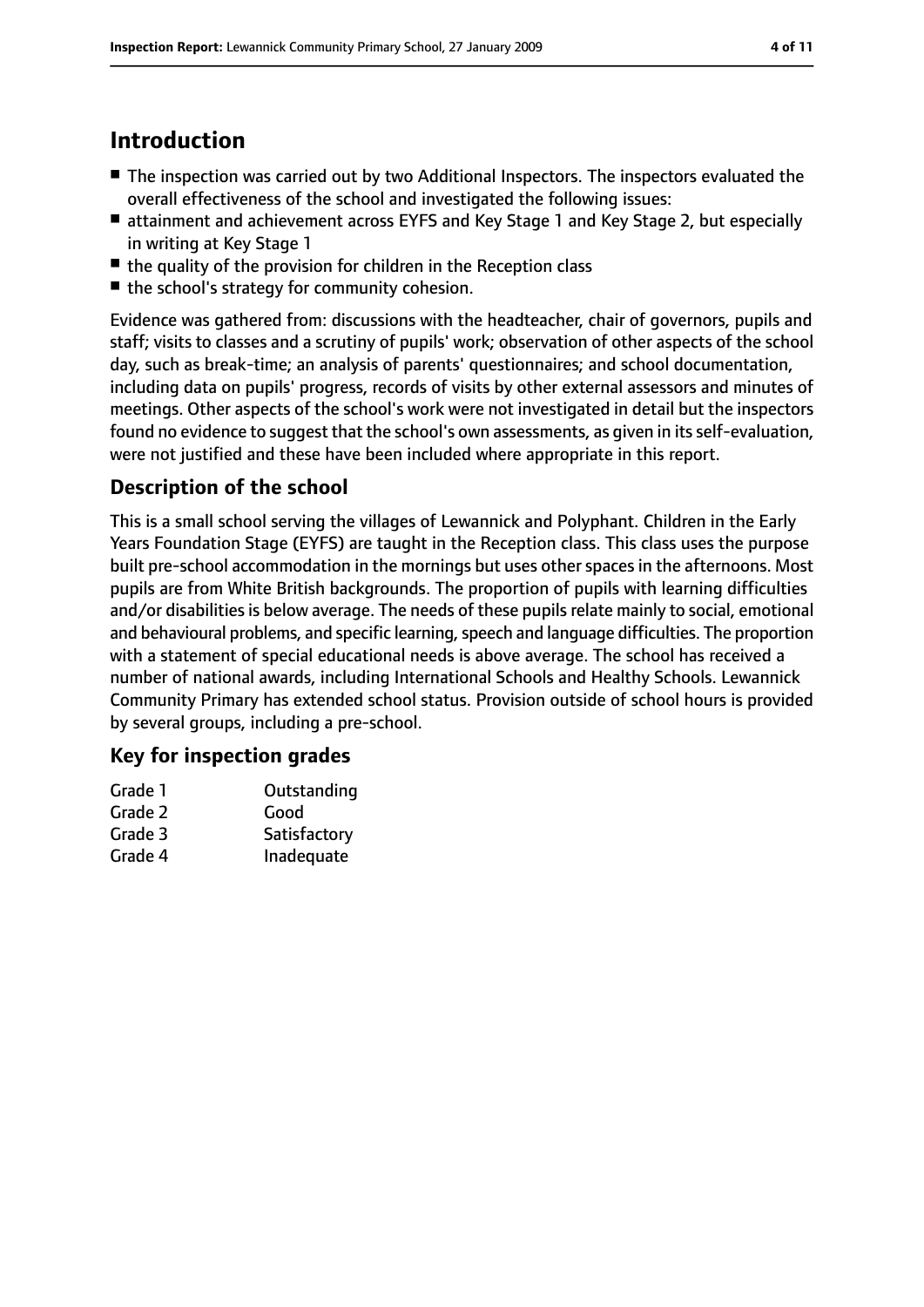## **Overall effectiveness of the school**

#### **Grade: 2**

Lewannick is a good school. Central to the success of this school is the high emphasis placed on pupils' personal development through its highly effective pastoral care. Parents recognise the school's success in this area; as one parent wrote, 'Lewannick … encourages children's self belief.'

Achievement is good. Children start school with skills similar to those normally found at that age. Pupils make good progress overall and leave school at Year 6 with standards that are consistently above average in English, mathematics and science. Pupils' skills in information and communication technology (ICT) are also above average. Progress of children in EYFS has improved and children now enter Year 1 with standards that are above average. The progress of children in Years 1 and 2 has also improved since the last inspection. There has been significant improvement to writing, for example. Nevertheless, the school is well aware that it is less successful at moving on the more able pupils and gaining the higher levels of attainment in Years 1 and 2 than it is in Years 3 to 6.

Teaching is good, especially in EYFS and Years 3 to 6. Teachers motivate and stimulate pupils. Learning is made interesting for pupils through effective use of ICT, especially interactive whiteboards. Teachers are skilled at encouraging pupilsto show what they understand, knowing just when to let pupils work things out for themselves and when to prompt them through good questioning. Pupils' work is marked carefully and there are clear targets for the next stage in learning. Pupils say that they find this helpful. Teaching assistants provide very good support for pupils with learning difficulties and/or disabilities. This enables these pupils to be fully included in lessons and make the same progress as other pupils. The school has improved its systems for checking on how well pupils are doing. This information is used well in Years 3 to 6 to set challenging targets for pupils. However, the school recognises that for achievement to accelerate further, targets should be even more challenging in Years 1 and 2. To this end, systems have been strengthened at Years 1 and 2, but are not yet fully embedded. As a result, lesson activities are not always matched as closely as they should be to the needs of the more able pupils in these year groups.

The good quality curriculum contributes very well to pupils' excellent personal development and well-being. The many strengths in this area have been recognised by a wide range of awards. There is a friendly atmosphere in the school. Pupils form good relationships with their classmates, working and playing well together in pairs and groups. Changes to the way the curriculum is planned allow the skilled staff to develop high quality topics tightly integrated across the curriculum to link learning in different subjects. For example, within the current theme of mountains pupils used the recent avalanche at Glencoe as a stimulus to produce some extremely high quality writing in a journalistic style. The wide range of extra activities, visits and visitors ensures that pupils really enjoy school and are keen to be there, as shown by their excellent attendance. Pupils are keen to take part in all the activities provided by the school and talk with enthusiasm about the wide range of after-school clubs. Pupils' outstanding spiritual, moral and social development is reflected in the care and consideration that pupils show to one another, helping each other whenever possible. Pupils' cultural development is good. They have a well developed understanding of life in other countries. The school has recognised that pupils' understanding of the different cultures in Britain is not as strong as other aspects of their personal development and is already exploring ways of developing this further, for example planning visits to, and linking with, schools in multicultural, urban settings.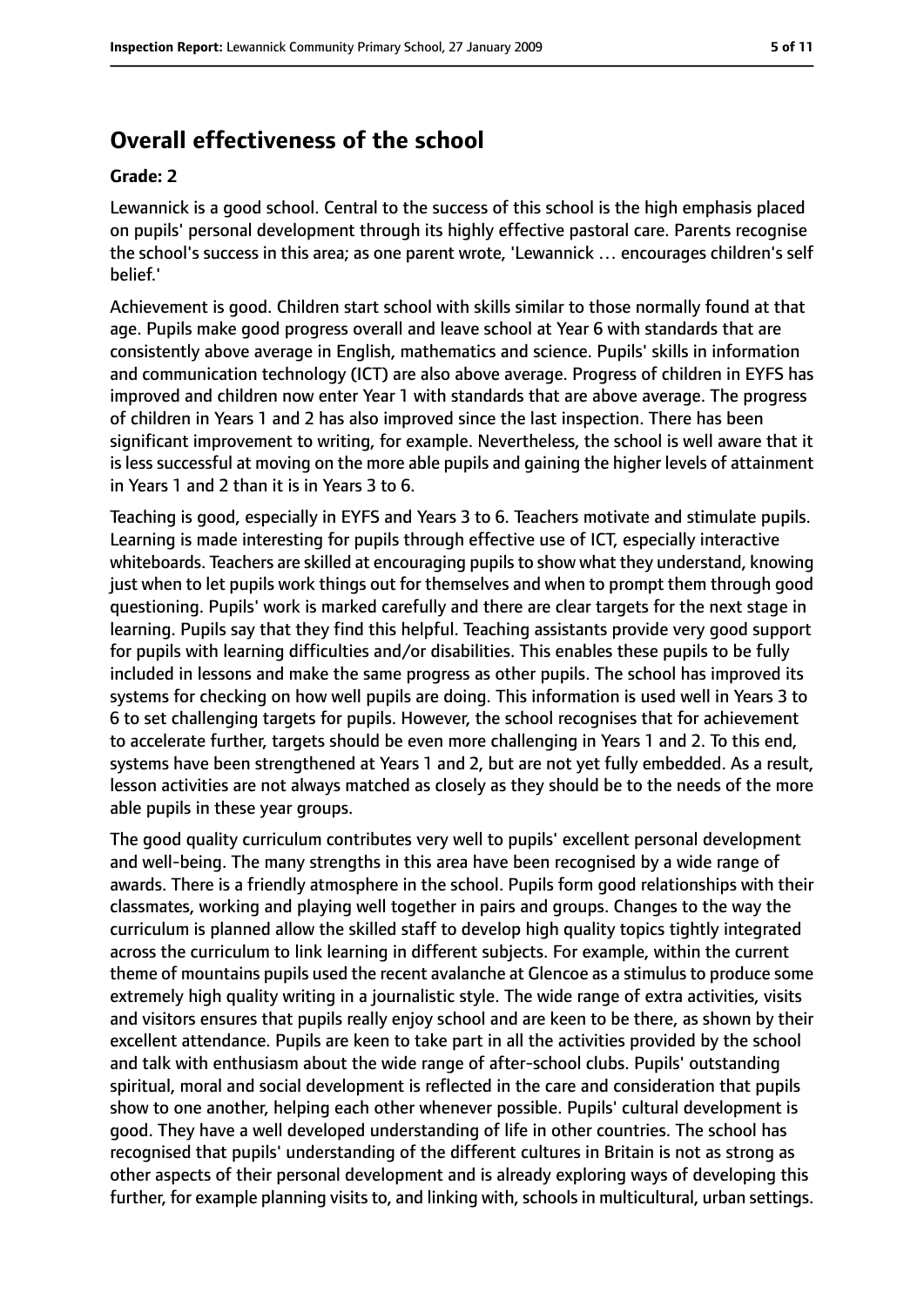Pupils make an outstanding contribution to the school community. The many responsibilities that they undertake, including the school council, enable them to develop a keen understanding of the fact that all must work together to develop a strong community. The personal skills gained through this work, together with above average standards attained, mean that pupils are well prepared for their future economic well-being.

Pupils feel safe in school, stating that bullying is rare and adults look after them well. They have an extremely good understanding of how to stay safe and keep fit and healthy because of the good quality care support and guidance that they receive. In particular, pupils have an excellent understanding of the dangers of too much exposure to sun and appreciate the many shaded areas on the playground. Pupils are keen participants in sports and enjoy healthy lunches and fruit snacks.

Through good leadership and management, the school has rigorous and effective systems for checking on itself and accurately identifying strengths and areas for development. This has enabled significant improvements to take place and standards to rise, especially in writing. School leaders have an effective strategy for community cohesion and policy is being continually revised. They have a good understanding of what is needed in this area and have already started to evaluate the success, for example, in the way they link with schools in other countries. A recent appointment to the governors has focused upon ensuring a close link to the local community. Governors support the school well, especially in seeking improvements to the buildings and negotiating temporary use of the purpose built, pre-school classroom to cope with the rising numbers. They visit regularly to check on the work of the school and report back to the full governing body. Governors seek the views of parents and pupils to inform the school development plan. Nevertheless, governance remains satisfactory, rather than good, because it is not yet rigorous enough in holding the school to account for standards, especially those in Years 1 and 2. Taking the recent improvements into account, the school is well placed to improve further.

#### **Effectiveness of the Early Years Foundation Stage**

#### **Grade: 2**

Children make good progress from their first day in school. The key strength of the teaching is the way in which they develop children's social skills and prepare them for learning. This sets the tone for the rest of the school. Standards attained by the end of the EYFS vary from year to year because of the small cohorts. Currently, the majority of children reach above expected standards at the end of the EYFS in most areas of learning. Early checks on the attainment of children ensure that those who need extra help are given it as soon as possible.

Welfare arrangements are good and parents appreciate the way that all adults work together to look after the children. As one wrote, 'School is like an extended family.' The EYFS is well led and managed. Close liaison with the pre-school and positive relationships with parents mean that children settle quickly and happily. Their personal development is good, they display positive attitudes and learn to relate well with others. The warm and sensitive care provided by adults is good and helps children to feel secure and confident. Limitations of space mean the EYFS class shares the pre-school classroom, using it in the mornings when pre-school does not meet. This very close link with the pre-school ensures a smooth and happy transition into the EYFS. In the afternoons, EYFS children have to use other rooms in the school. This change is very carefully planned to ensure a wide range of stimulating activities. Nevertheless, the school recognises that the movement about the school and the large number of adults involved make it difficult to ensure consistency in provision. In particular, children have fewer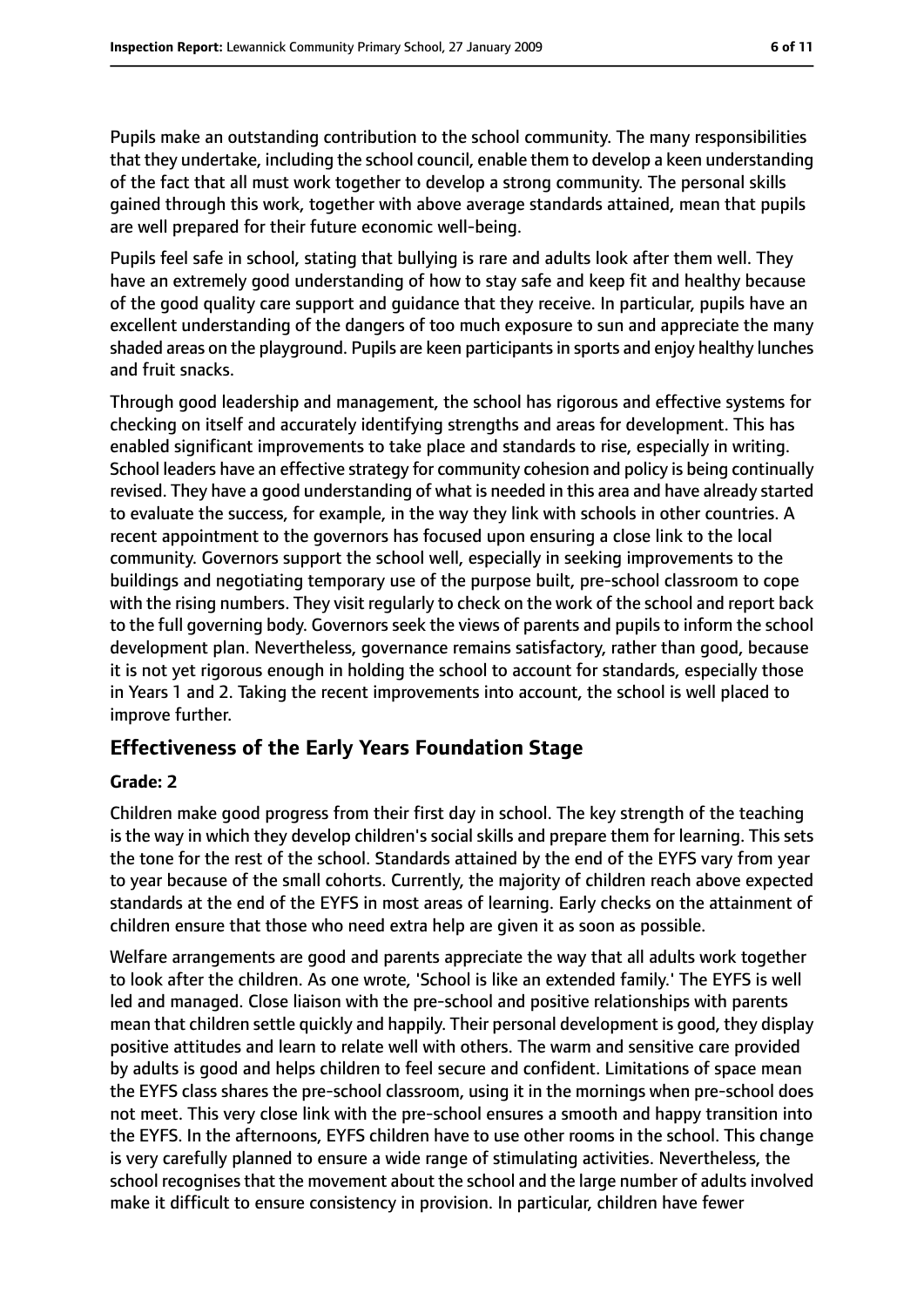opportunities to choose their own learning activities during the afternoon, especially as access to the outdoor teaching area is more limited then.

#### **What the school should do to improve further**

- Set challenging targets to increase achievement in Years 1 and 2, particularly of the more able pupils.
- Ensure greater consistency in the way children in EYFS are enabled to choose their own learning activities, particularly outdoors.
- Ensure that governors are rigorous in holding the school to account for standards attained, especially in Years 1 and 2.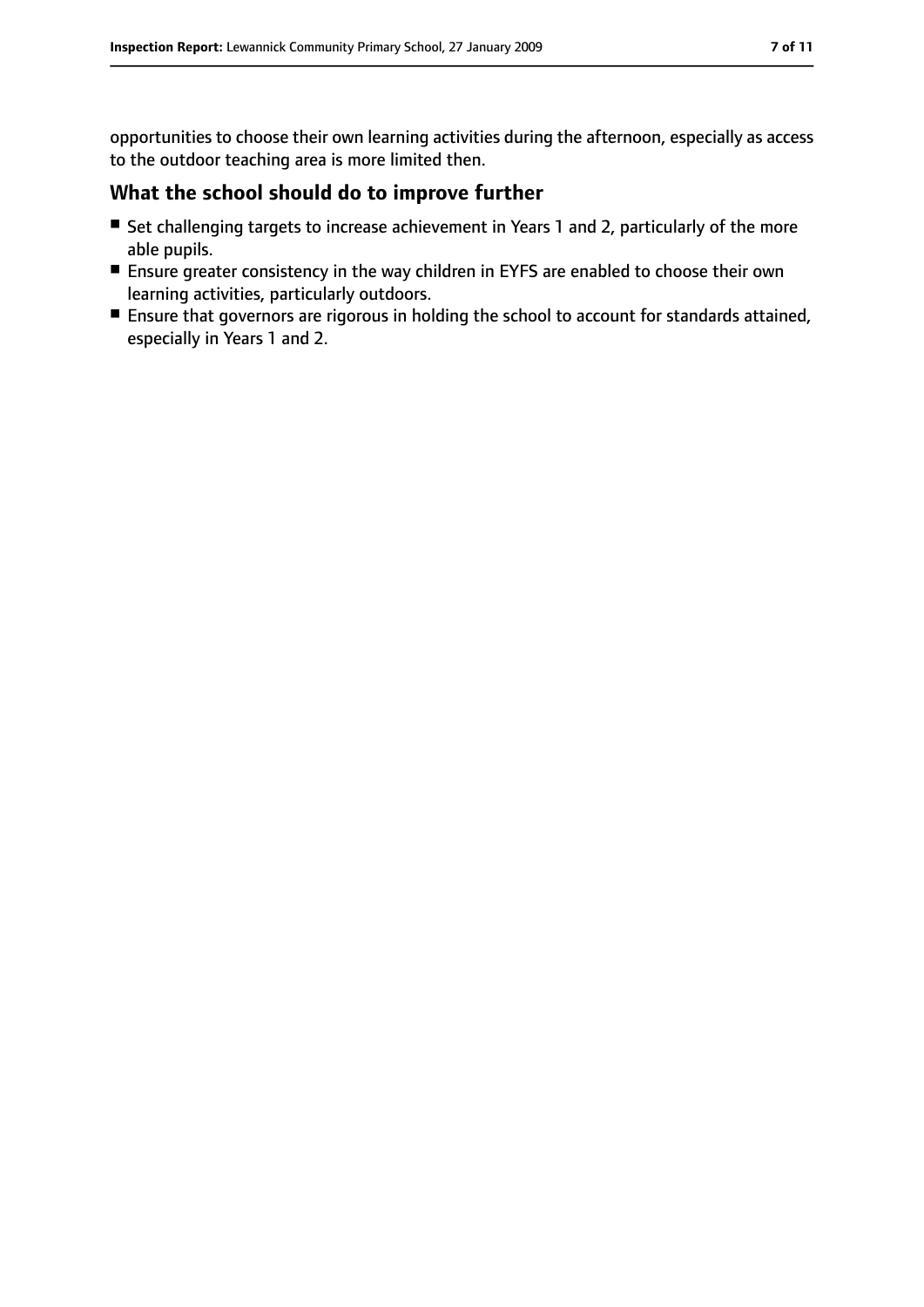**Any complaints about the inspection or the report should be made following the procedures set out in the guidance 'Complaints about school inspection', which is available from Ofsted's website: www.ofsted.gov.uk.**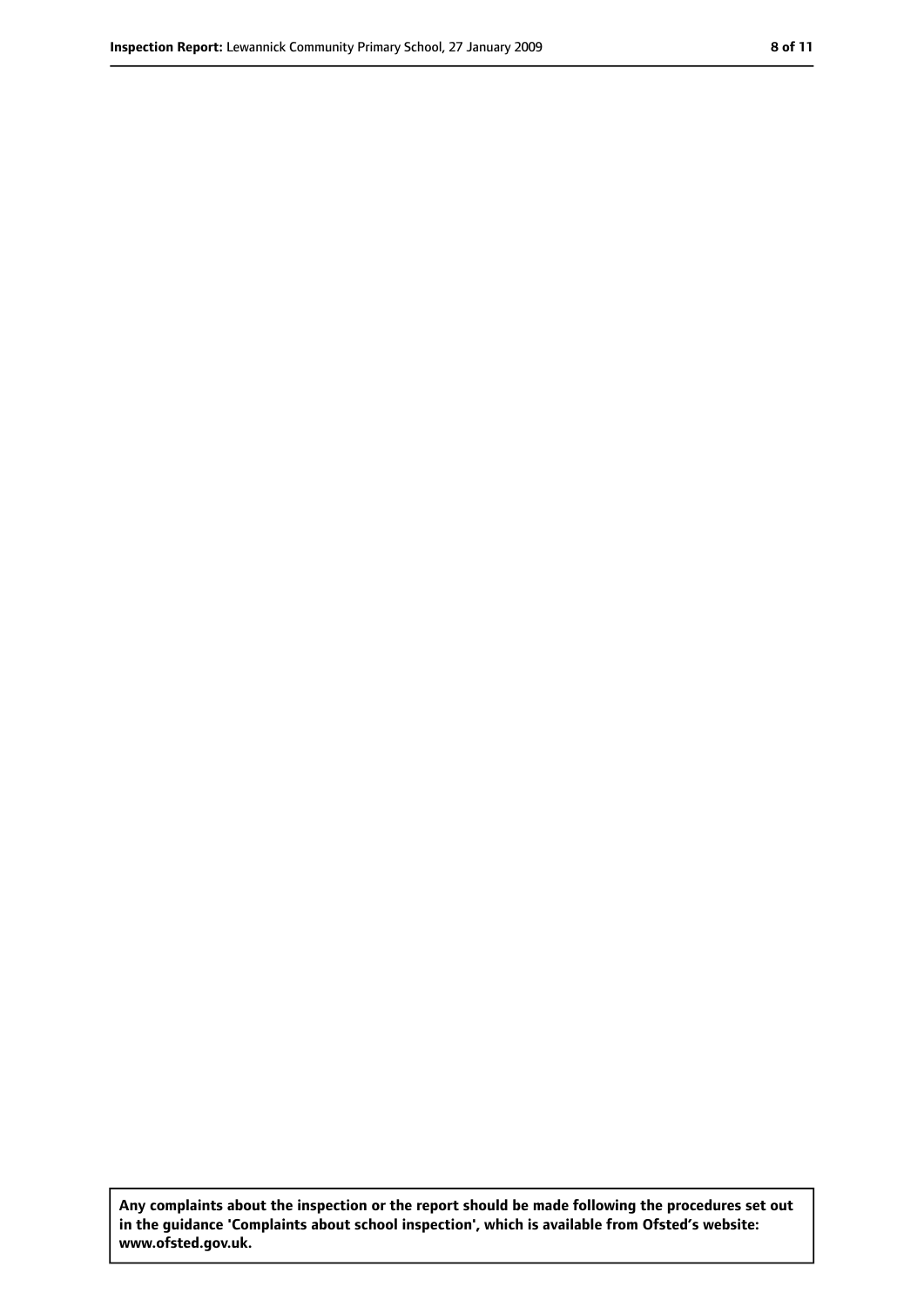# **Inspection judgements**

| Key to judgements: grade 1 is outstanding, grade 2 good, grade 3 satisfactory, and | School  |
|------------------------------------------------------------------------------------|---------|
| arade 4 inadequate                                                                 | Overall |

#### **Overall effectiveness**

| How effective, efficient and inclusive is the provision of<br>education, integrated care and any extended services in meeting the<br>needs of learners? |     |
|---------------------------------------------------------------------------------------------------------------------------------------------------------|-----|
| Effective steps have been taken to promote improvement since the last<br>inspection                                                                     | Yes |
| How well does the school work in partnership with others to promote learners'<br>well being?                                                            |     |
| The capacity to make any necessary improvements                                                                                                         |     |

## **Effectiveness of the Early Years Foundation Stage**

| How effective is the provision in meeting the needs of children in the<br><b>EYFS?</b>       |  |
|----------------------------------------------------------------------------------------------|--|
| How well do children in the EYFS achieve?                                                    |  |
| How good are the overall personal development and well-being of the children<br>in the EYFS? |  |
| How effectively are children in the EYFS helped to learn and develop?                        |  |
| How effectively is the welfare of children in the EYFS promoted?                             |  |
| How effectively is provision in the EYFS led and managed?                                    |  |

#### **Achievement and standards**

| How well do learners achieve?                                                                               |  |
|-------------------------------------------------------------------------------------------------------------|--|
| The standards <sup>1</sup> reached by learners                                                              |  |
| How well learners make progress, taking account of any significant variations<br>between groups of learners |  |
| How well learners with learning difficulties and/or disabilities make progress                              |  |

#### **Annex A**

<sup>&</sup>lt;sup>1</sup>Grade 1 - Exceptionally and consistently high; Grade 2 - Generally above average with none significantly below average; Grade 3 - Broadly average to below average; Grade 4 - Exceptionally low.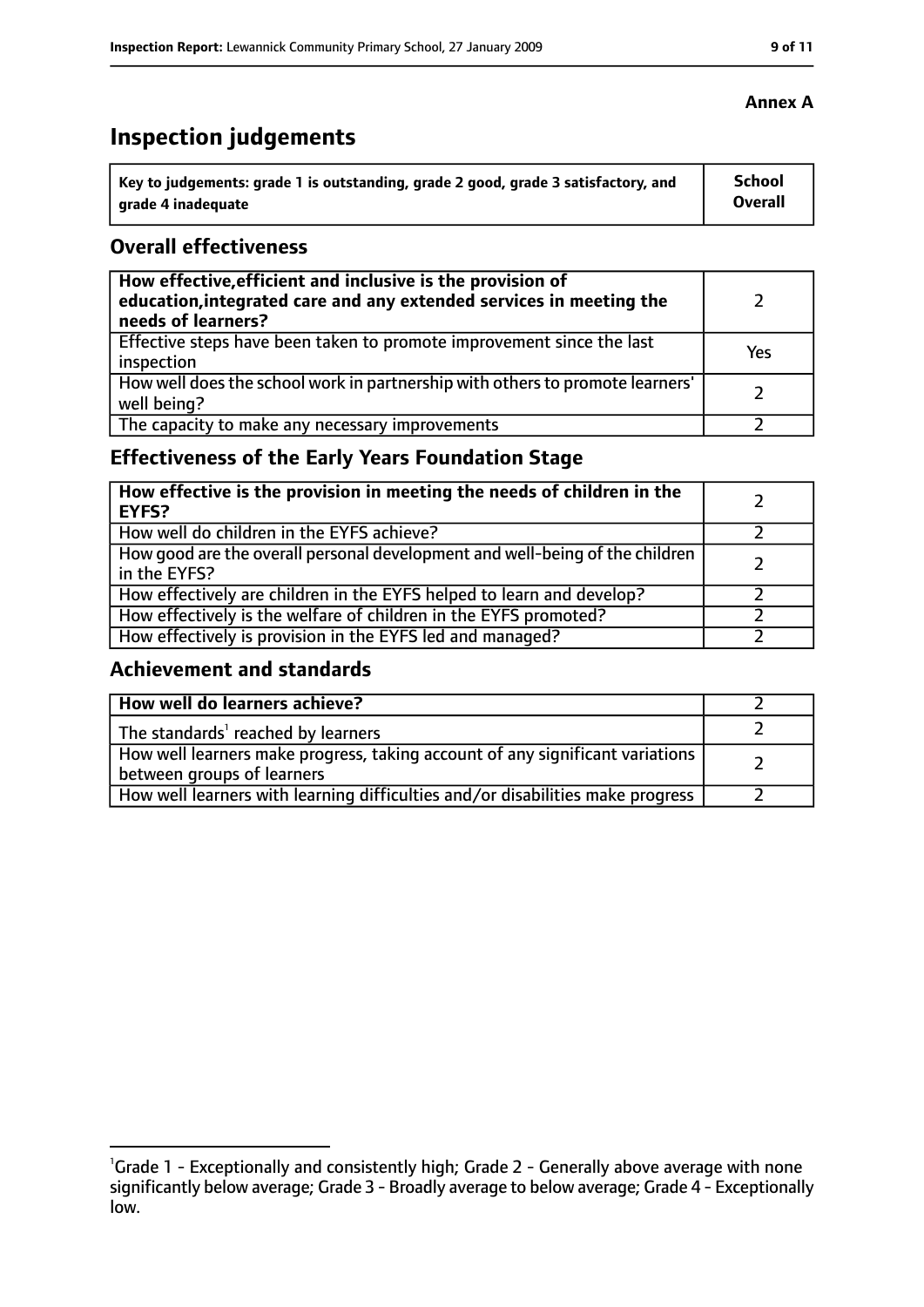## **Personal development and well-being**

| How good are the overall personal development and well-being of the<br>learners?                                 |  |
|------------------------------------------------------------------------------------------------------------------|--|
| The extent of learners' spiritual, moral, social and cultural development                                        |  |
| The extent to which learners adopt healthy lifestyles                                                            |  |
| The extent to which learners adopt safe practices                                                                |  |
| The extent to which learners enjoy their education                                                               |  |
| The attendance of learners                                                                                       |  |
| The behaviour of learners                                                                                        |  |
| The extent to which learners make a positive contribution to the community                                       |  |
| How well learners develop workplace and other skills that will contribute to<br>their future economic well-being |  |

# **The quality of provision**

| How effective are teaching and learning in meeting the full range of<br>learners' needs?              |  |
|-------------------------------------------------------------------------------------------------------|--|
| How well do the curriculum and other activities meet the range of needs and<br>interests of learners? |  |
| How well are learners cared for, quided and supported?                                                |  |

## **Leadership and management**

| How effective are leadership and management in raising achievement<br>and supporting all learners?                                              |     |
|-------------------------------------------------------------------------------------------------------------------------------------------------|-----|
| How effectively leaders and managers at all levels set clear direction leading<br>to improvement and promote high quality of care and education |     |
| How effectively leaders and managers use challenging targets to raise standards                                                                 | 3   |
| The effectiveness of the school's self-evaluation                                                                                               |     |
| How well equality of opportunity is promoted and discrimination eliminated                                                                      |     |
| How well does the school contribute to community cohesion?                                                                                      |     |
| How effectively and efficiently resources, including staff, are deployed to<br>achieve value for money                                          |     |
| The extent to which governors and other supervisory boards discharge their<br>responsibilities                                                  | 3   |
| Do procedures for safequarding learners meet current government<br>requirements?                                                                | Yes |
| Does this school require special measures?                                                                                                      | No  |
| Does this school require a notice to improve?                                                                                                   | No  |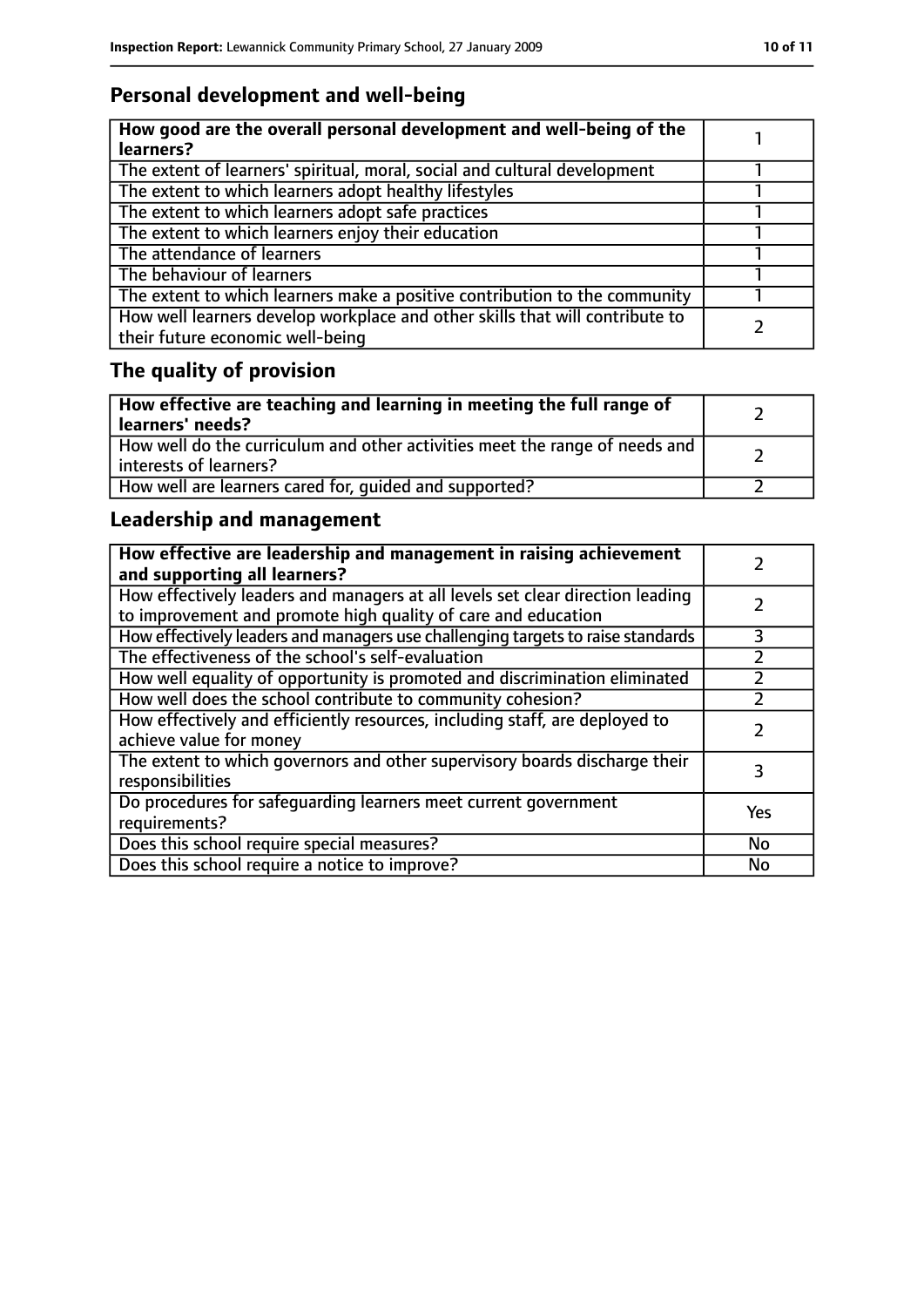#### **Annex B**

## **Text from letter to pupils explaining the findings of the inspection**

28 January 2009

Dear Pupils

Inspection of Lewannick Community Primary School, Launceston, PL15 7QY

Thank you for making usso welcome when we came to visit yourschool. We were both impressed by your politeness and keenness to talk to us. Here are some of the things that we found out:

- Yours is a good school where you are learning well right from the time you start school.
- You are making good progress in your learning and your standards at age 11 are higher than in many schools.
- Your behaviour is excellent.
- $\blacksquare$  You told us that you really enjoy school because the teachers make learning interesting  $$ we agree and we found that the teaching is good.
- Your understanding of how to stay safe, eat healthily and keep fit is excellent because the curriculum gives you many opportunities to learn about these things
- You have many exciting things to do outside school, such as the visits and the links with other schools.
- Your school is well led and managed.

To help make your school even better, we have asked it to do a few things:

- To better use the information it has on how well you do to set targets to improve the achievement in Years 1 and 2, especially those of you who are more able.
- To provide ways for those of you in the Reception class to have more opportunities to choose your own activities, especially outdoors.
- To make sure that the governors check if you are doing well enough in your work, especially in Years 1 and 2.

You can help by always doing your best and telling your teacher if you think you can do harder work.

Thank you again for all your help and the polite way you helped us find out all these things.

Yours faithfully Stephen Lake Lead inspector